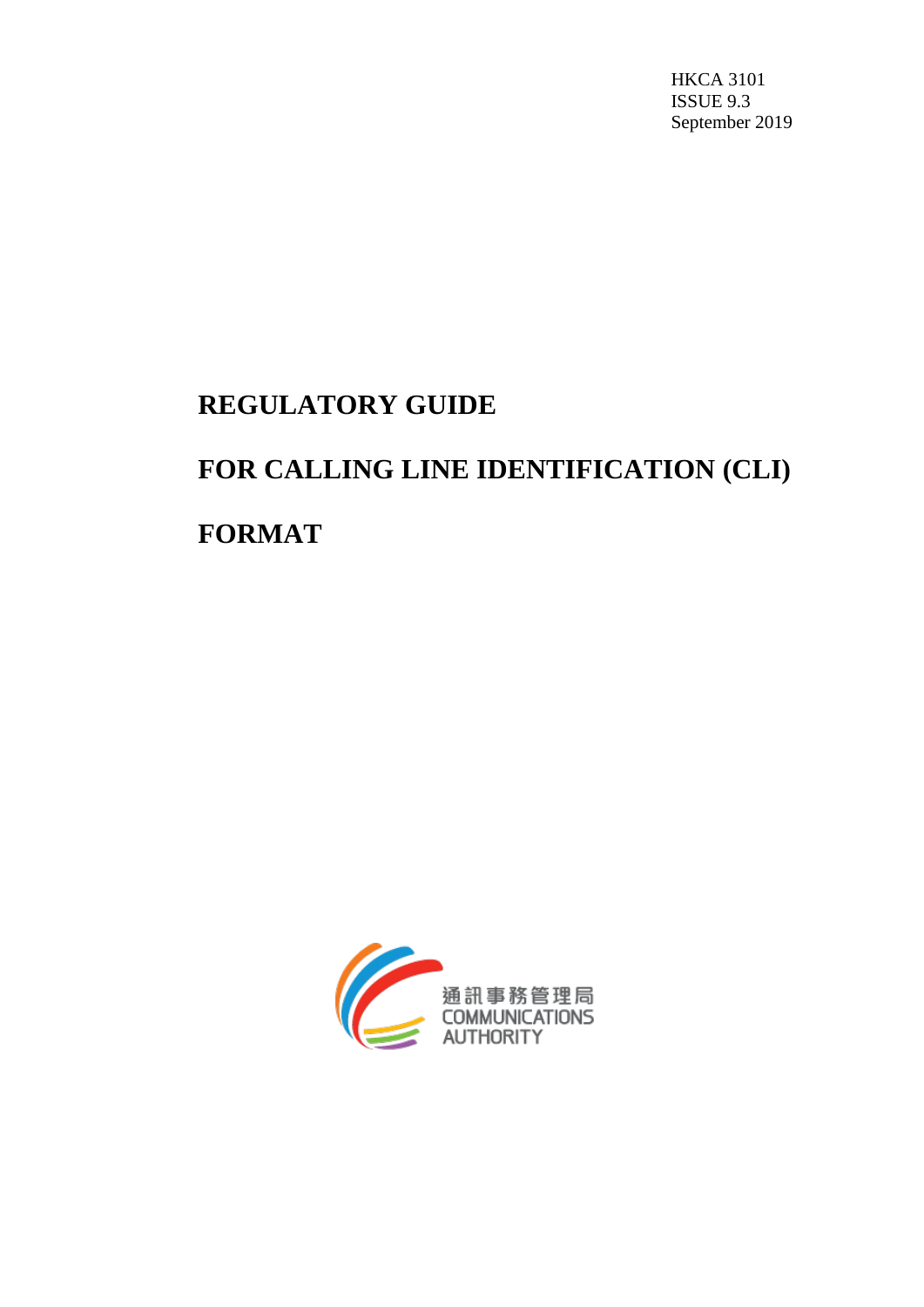# **FOREWORD**

1. This Regulatory Guide stipulates the format and requirements for calling line identification ("CLI") for special types of calls. This Guide should be observed by fixed network operators (including Fixed Carrier and Unified Carrier (with provision of fixed services authorised) Licensees) (hereinafter collectively referred to as "FNOs"), mobile network operators (including Mobile Carrier and Unified Carrier (with provision of mobile services authorised) Licensees) (hereinafter collectively referred to as "MNOs"), and External Telecommunications Services ("ETS") Providers (i.e. licensees including FNOs and Services-Based Operator ("SBO") Licensees which provide ETS).

2. In relation to the transfer and management of CLI information and provision of related customer services, the operators and providers should refer to and comply with the "Code of Practice in relation to Calling Line Identification and Other Calling Line Identification Related Services" ( "CoP for CLI") issued by the Communications Authority ("CA").

3. Pursuant to the CoP for CLI, the transmission of CLI in some exceptional cases where the calling party number is not available or cannot be readily identified, should meet certain requirements in order to facilitate call tracing for emergency and call management purposes.

4. For the technical standard relating to the sending of CLI information across networks, the operators concerned should comply with HKCA 2202 "Network Connection Specification for Network-to-Network Connection of the Public Telecommunications Network (PTNs) in Hong Kong based on ITU-T Signalling System No. 7" issued by the CA.

5. The HKCA series Regulatory Guides, Specifications, the CoP for CLI as well as other information notes issued by the CA can be obtained by the following –

- downloading from the website of the Office of the Communications Authority ("OFCA") at http://www.ofca.gov.hk
- hard copies are available on request to –

Principal Regulatory Affairs Manager (Regulatory Section 11) Office of the Communications Authority 29/F, Wu Chung House, 213 Queen's Road East, Wanchai, Hong Kong.

6. If further information is required regarding this Regulatory Guide, please contact –

Principal Regulatory Affairs Manager (Regulatory Section 11) Office of the Communications Authority 29/F, Wu Chung House, 213 Queen's Road East, Wanchai, Hong Kong.

Fax: +852 2803 5112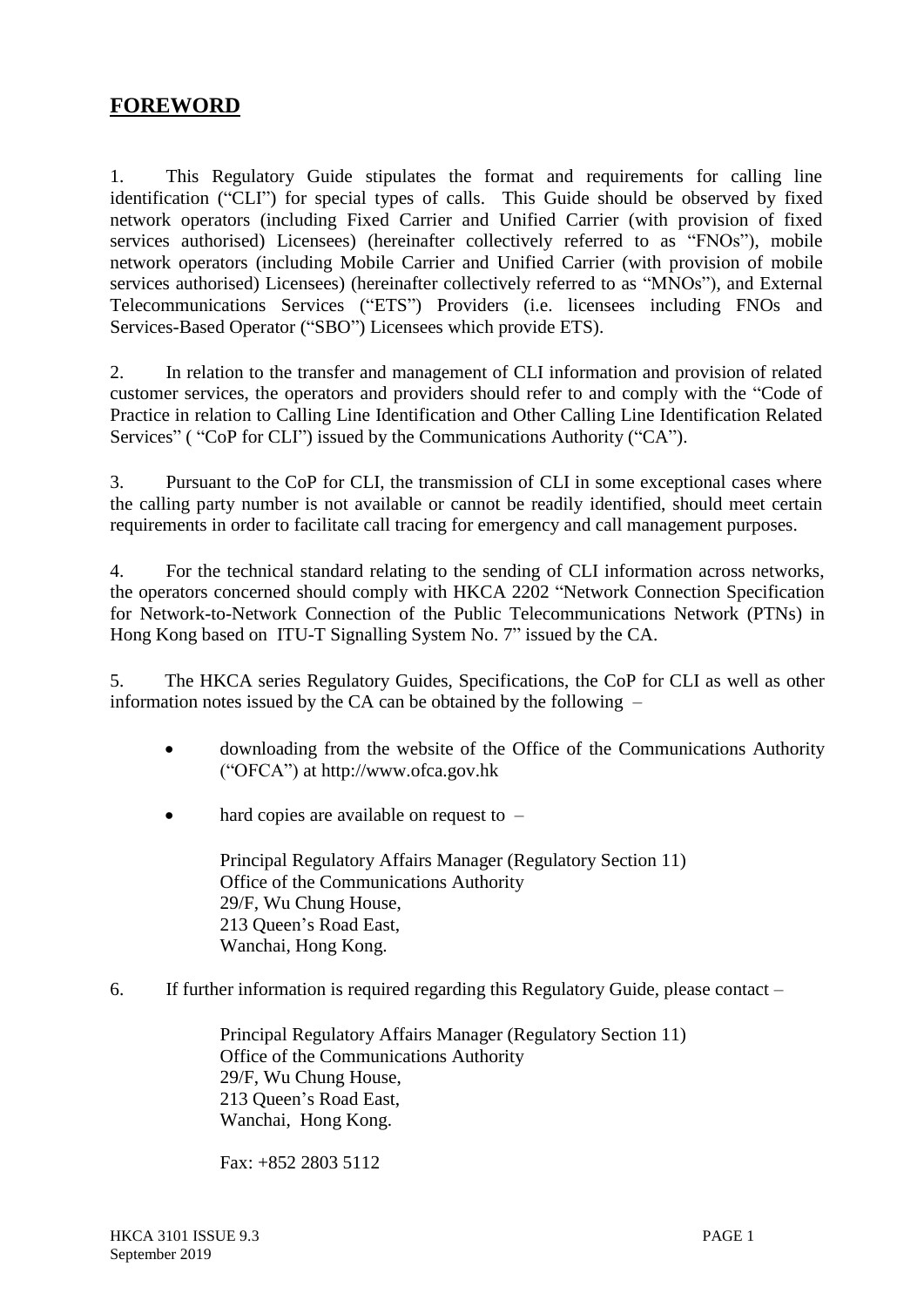# **AMENDMENT HISTORY**<sup>1</sup>

| Item           | Issue No. | Paragraph                  | Description                                   |
|----------------|-----------|----------------------------|-----------------------------------------------|
| $\mathbf{1}$   | Issue 3.1 | Schedule A                 | The CLI values for Hutchison 3G HK            |
|                | 3/04      |                            | Limited are included.                         |
| $\overline{c}$ | Issue 4   | Section 2.2.1 & 3.2.1      | The format of CLI is updated as new FTNS      |
|                | 2/05      |                            | operators/Fixed Carriers have launched        |
|                |           |                            | their services.                               |
|                |           |                            |                                               |
|                |           | Section 2.2.2 & 3.2.2      | A new sub-section providing some scope        |
|                |           |                            | of flexibility to ETS providers in            |
|                |           |                            | supporting innovative services is added.      |
|                |           |                            |                                               |
|                |           | Section 4                  | A new section specifying the CLI              |
|                |           |                            | information for in-bound external calls first |
|                |           |                            | landing on FTNS operators/Fixed Carriers      |
|                |           |                            | is added.                                     |
|                |           |                            |                                               |
|                |           | Schedule B                 | A new Schedule B – List of CLI values for     |
|                |           |                            | in-bound external calls sent via FTNS         |
|                |           |                            | operators/Fixed Carriers is added.            |
| 3              | Issue 5   | Paragraph 1 of Forward and | Include unified carrier licensees and SBO     |
|                | 2/09      | consequential amendments   | licensees.                                    |
|                |           |                            |                                               |
|                |           | Schedule A & B             | Update with latest information on FNOs        |
|                |           |                            | and MNO <sub>s</sub> .                        |
| $\overline{4}$ | Issue 6   | All                        | Consequential amendments as a result of       |
|                | 8/13      |                            | the establishment of CA on 1 April 2012,      |
|                |           |                            | From issue 6 onward, this document is         |
|                |           |                            | named as HKCA3101.                            |
|                |           | Section 2.2.1 & 3.2.1,     | The CLI values for SmarTone                   |
|                |           | Schedule B                 | Communications Limited are included.          |
| 5              | Issue 7   | Section 2.2.1 & 3.2.1,     | The CLI values for China Mobile Hong          |
|                | 10/13     | Schedule B                 | Kong Company Limited are included.            |
|                |           |                            |                                               |
|                |           | Section 2.2.1 & 3.2.1      | Update on ZY values                           |
|                |           |                            |                                               |
|                |           | Section 4 & Schedule B     | Update the latest information on FNOs and     |
|                |           |                            | MNO <sub>s</sub> .                            |
| 6              | Issue 8   | Section 2.2.1 & 3.2.1,     | The CLI values for CSL Limited are            |
|                | 11/13     | Schedule B                 | included.                                     |
| $\overline{7}$ | Issue 9   | Whole document             | Update OFCA contact, operator names,          |
|                | 8/17      |                            | document format and Schedules A and B.        |
| 8              | Issue 9.1 | Section 2.2.1,             | Update operator name.                         |
|                | 12/17     | Schedule B                 |                                               |
| 9              | Issue 9.2 | Section 1                  | A new sub-section providing flexibility in    |
|                | 8/18      |                            | delivery of CLI of mobile network in-         |

<sup>&</sup>lt;sup>1</sup> Amendment history before issue 3 of HKCA 3101 is not available.

l,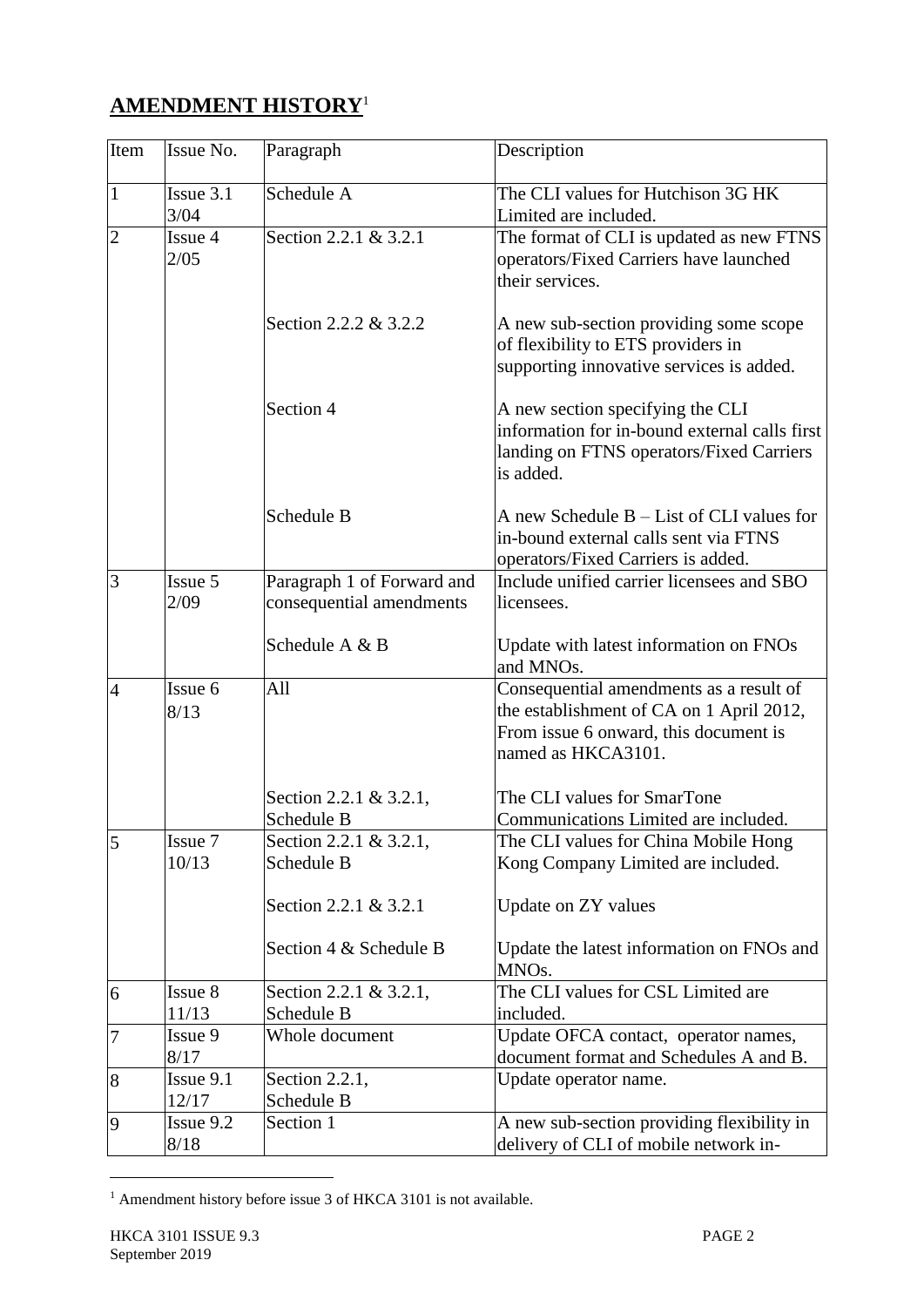|    |                             |                                 | bound roamers among direct<br>interconnected mobile networks. |
|----|-----------------------------|---------------------------------|---------------------------------------------------------------|
| 10 | $\text{Issue } 9.3$<br>9/19 | Section $2.2.1$ ,<br>Schedule B | Update operator name.                                         |

# **CONTENTS**

- 1. CLI FOR MOBILE NETWORK IN-BOUND ROAMERS AND 112 CALLS WITHOUT SIM
- 2. CLI SENT VIA ETS PLATFORMS
- 3. CLI FOR ETS PROVIDERS HAVING "305" to "309" LEVELS
- 4. CLI FOR THE FIRST LANDING IN-BOUND EXTERNAL CALLS SENT VIA MNOS/FNOS
- SCHEDULE A LIST OF CLI VALUES FOR IN-BOUND ROAMERS USED BY MNOS IN HONG KONG AND 112 CALLS WITHOUT SIM
- SCHEDULE B LIST OF CLI VALUES FOR IN-BOUND EXTERNAL CALLS SENT VIA MNOS/FNOS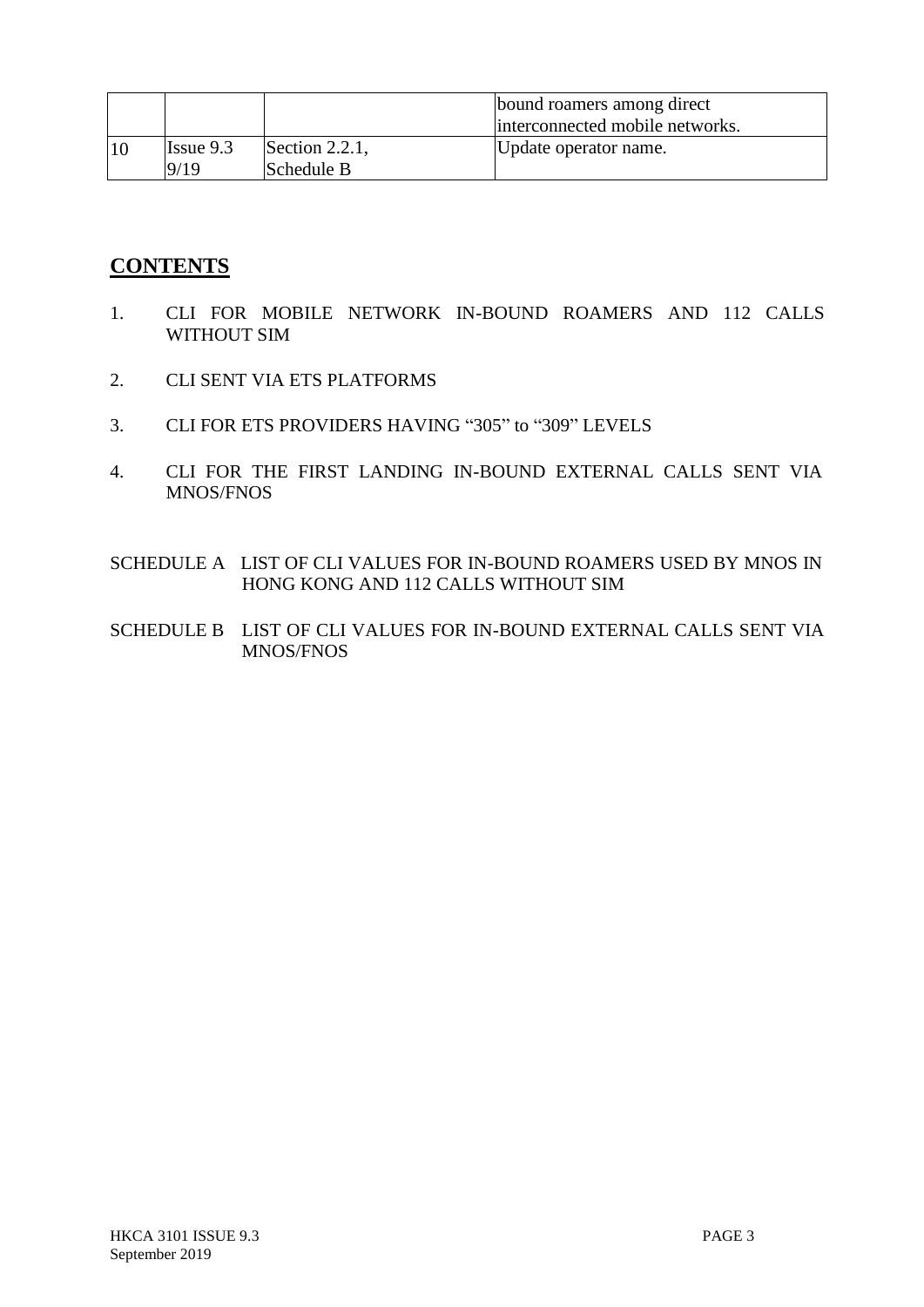#### **1. CLI FOR MOBILE NETWORK IN-BOUND ROAMERS AND 112 CALLS WITHOUT SIM**

## **1.1 GENERAL REQUIREMENTS FOR THE HANDLING OF CLI FOR MOBILE NETWORK IN-BOUND ROAMERS AND 112 CALLS WITHOUT SIM**

- 1.1.1 These requirements should be observed by all MNOs for transmission of CLI information of calls originated by in-bound roamers of their networks to other public telecommunications networks ("PTNs") in Hong Kong and 112 calls without SIM.
- 1.1.2 The CLI of mobile network in-bound roamers and 112 calls without SIM should be passed from one network to another with the calls classified as "out-of-area" and the calling party numbers will not be displayed in the terminating customer premises equipment ("CPE").
- 1.1.3 In relation to the transfer and management of CLI information and provision of related customer services, MNOs should refer to and comply with the CoP for CLI.
- 1.1.4 Regarding sending CLI information across networks, MNOs should comply with HKCA 2202. In particular, an operator should set the calling party number incomplete indicator to "1" (NI=1) in accordance with item 3.8 of Chapter III-3 of HKCA 2202.
- 1.1.5 For direct interconnected mobile networks, the MNOs of these mobile networks may deliver CLI of mobile network in-bound roamers among their mobile networks with a format which conforms to international standard other than that specified in Section 1.2.2. However, the MNOs concerned should ensure that the principles and objectives of the general requirements stipulated in Section 1.1 will not be compromised as a result of such a change in the CLI format.

# **1.2 FORMAT OF CLI FOR MOBILE NETWORK IN-BOUND ROAMERS AND 112 CALLS WITHOUT SIM**

- 1.2.1 Unless otherwise provided for in Section 1.1.5, the format of CLI for mobile network in-bound roamers and 112 calls without SIM specified in Section 1.2.2 shall be used by an MNO.
- 1.2.2 The format of CLI for mobile network in-bound roamers and 112 calls without SIM should be as follows –

# XXXXYYYY

where XXXX is a 4-digit prefix of numbering blocks allocated to a mobile network and defined in "The Numbering Plan for Telecommunications Services in Hong Kong" issued by the CA ; and

> YYYY is a 4-digit suffix chosen by individual MNOs and agreed by the CA.

1.2.3 In setting the CLI for mobile network in-bound roamers and 112 calls without SIM according to the above format, the following guidelines shall be observed –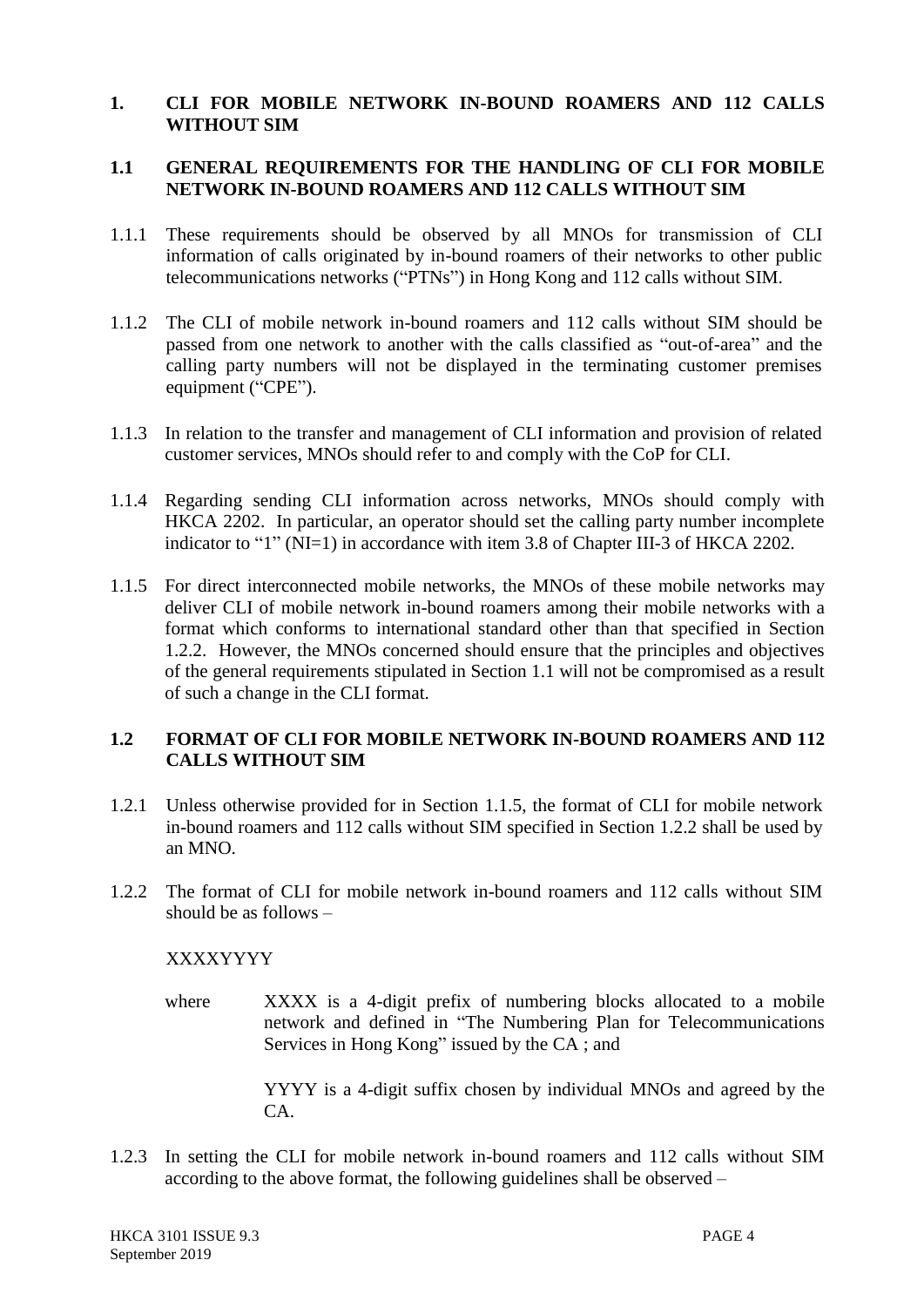- a) The suffix value should follow a simple pattern to facilitate easy recognition of an in-bound roamer;
- b) The CLI values should not be assigned as directory numbers ("DNs") to customers; and
- c) MNOs should obtain approval from the CA for any changes of the CLI values. The CA will maintain a list of the values and keep the parties concerned informed.

# **1.3 LIST OF CLI VALUES FOR MOBILE NETWORK IN-BOUND ROAMERS AND 112 CALLS WITHOUT SIM**

- 1.3.1 The list of CLI values used for mobile network in-bound roamers and 112 calls without SIM by the MNOs in Hong Kong as based on the format and guidelines specified in Sections 1.2.2 and 1.2.3 respectively is given in *Schedule A* of this Guide.
- 1.3.2 Request for revising the CLI values in *Schedule A* shall be submitted by the MNOs to the CA at the following address –

Head, Regulatory 1 Office of the Communications Authority, 29/F, Wu Chung House, 213 Queen's Road East, Wanchai, Hong Kong.

1.3.3 Upon approval of the revision to the CLI values for mobile network in-bound roamers and 112 calls without SIM, the CA would update the *Schedule A*.

# **2. CLI SENT VIA ETS PLATFORMS**

# **2.1 GENERAL REQUIREMENTS FOR THE HANDLING OF CLI BY ETS PLATFORMS**

- 2.1.1 These requirements should be observed by all ETS providers for transmission of CLI information of calls sent via their platforms to the PTNs in Hong Kong.
- 2.1.2 In relation to the transfer and management of CLI information and provision of related customer services, ETS providers should comply with the latest CoP for CLI.
- 2.1.3 Regarding sending CLI information across networks using common channel signalling, ETS providers should comply with HKCA 2202. In particular, a provider should set the calling party number incomplete indicator to "1" ( $NI=1$ ) in accordance with item 3.8 of Chapter III-3 of HKCA2202. The normal setting of the national/international call indicator should be "1".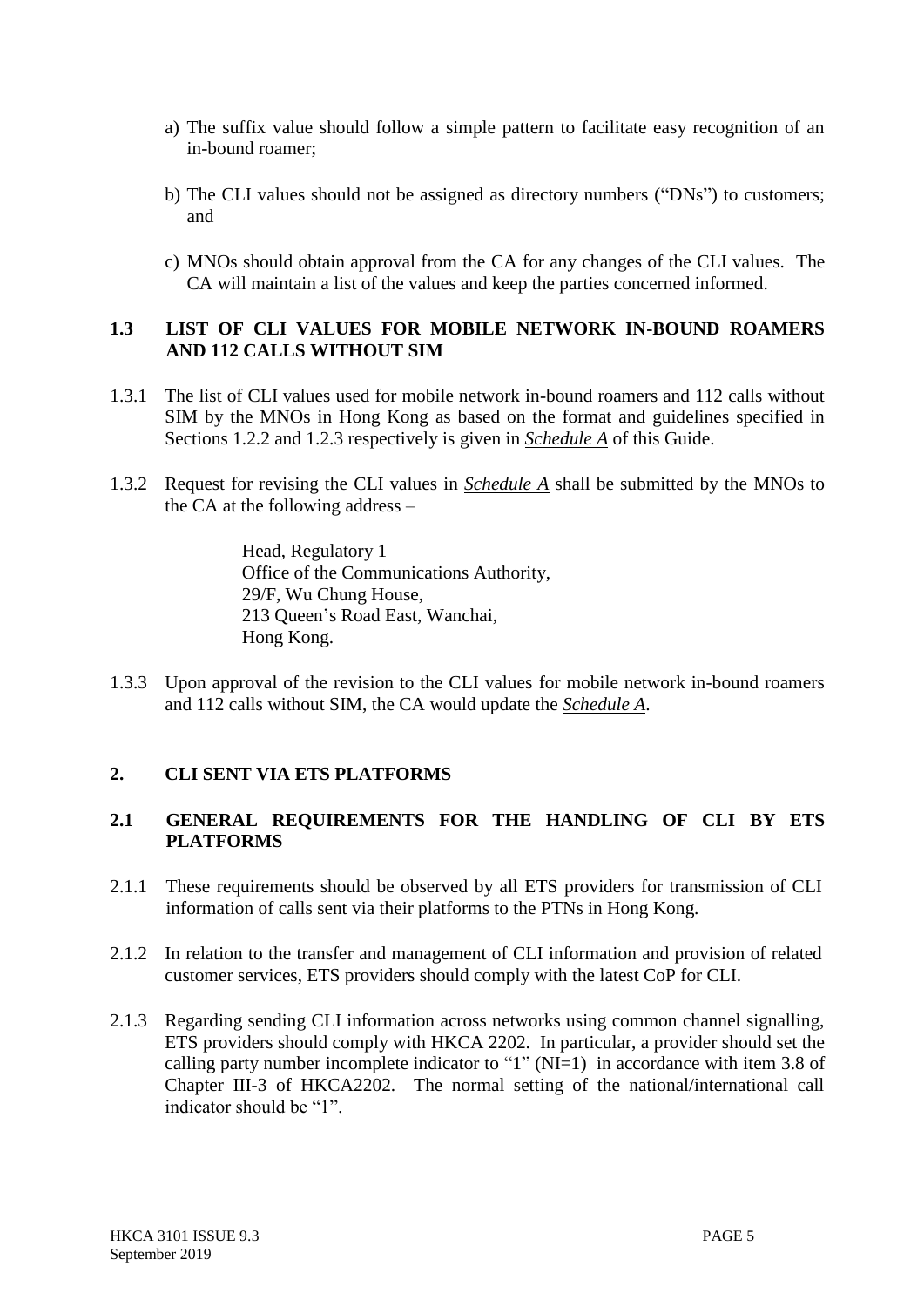# **2.2 FORMAT OF CLI OF CALLS SENT VIA ETS PLATFORMS**

2.2.1 An ETS provider should send CLI according to the following format for all calls sent via its service platform –

The first 4 digits should be

15XX or 16XX,

which are the same as the Service Access Code of the ETS provider, and the last 4 digits should be

ZY00,

Group 1:

such that when it is an outgoing call  $2^2$ 

 $Y = 0$ , and  $Z = 1, 2, 3, 4, 5, 6, 7, 8, 9$  or 0

- $(Z = 1)$  indicates that the call is received through interconnection with CMHK PSTN 2 through HKBN PSTN
	- 3 through ComNet PSTN
	- 4 through HKC PSTN
	- 5 through SMT PSTN
	- 6 through PCCW-HKT PSTN
	- 7 through HKBNES(HK) PSTN
	- 8 through HGC PSTN
	- 9 through HKBNES PSTN
	- 0 if it is from a leased circuit or an international private leased circuit)

and, when it is an incoming call  $3$ 

 $Y = 1$  or 2, and  $Z = 1, 2, 3, 4, 5, 6, 7, 8, 9$  or 0

 $(Y = 1$  indicates that it is a call subject to Local Access Charge ("LAC") 2 indicates that it is a call not subject to LAC)

 $(Z = 1)$  indicates that the call is sent through interconnection with CMHK PSTN 2 through HKBN PSTN

- 3 through ComNet PSTN
- 4 through HKC PSTN
- 5 through SMT PSTN
- 6 through PCCW-HKT PSTN
- 7 through HKBNES(HK) PSTN
- 8 through HGC PSTN
- 9 through HKBNES PSTN

l,

<sup>&</sup>lt;sup>2</sup> An outgoing call means a call intended for routing to a place outside the Hong Kong Special Adiminstrative Region ("HKSAR").

<sup>3</sup> An incoming call means a call received from a place outside HKSAR.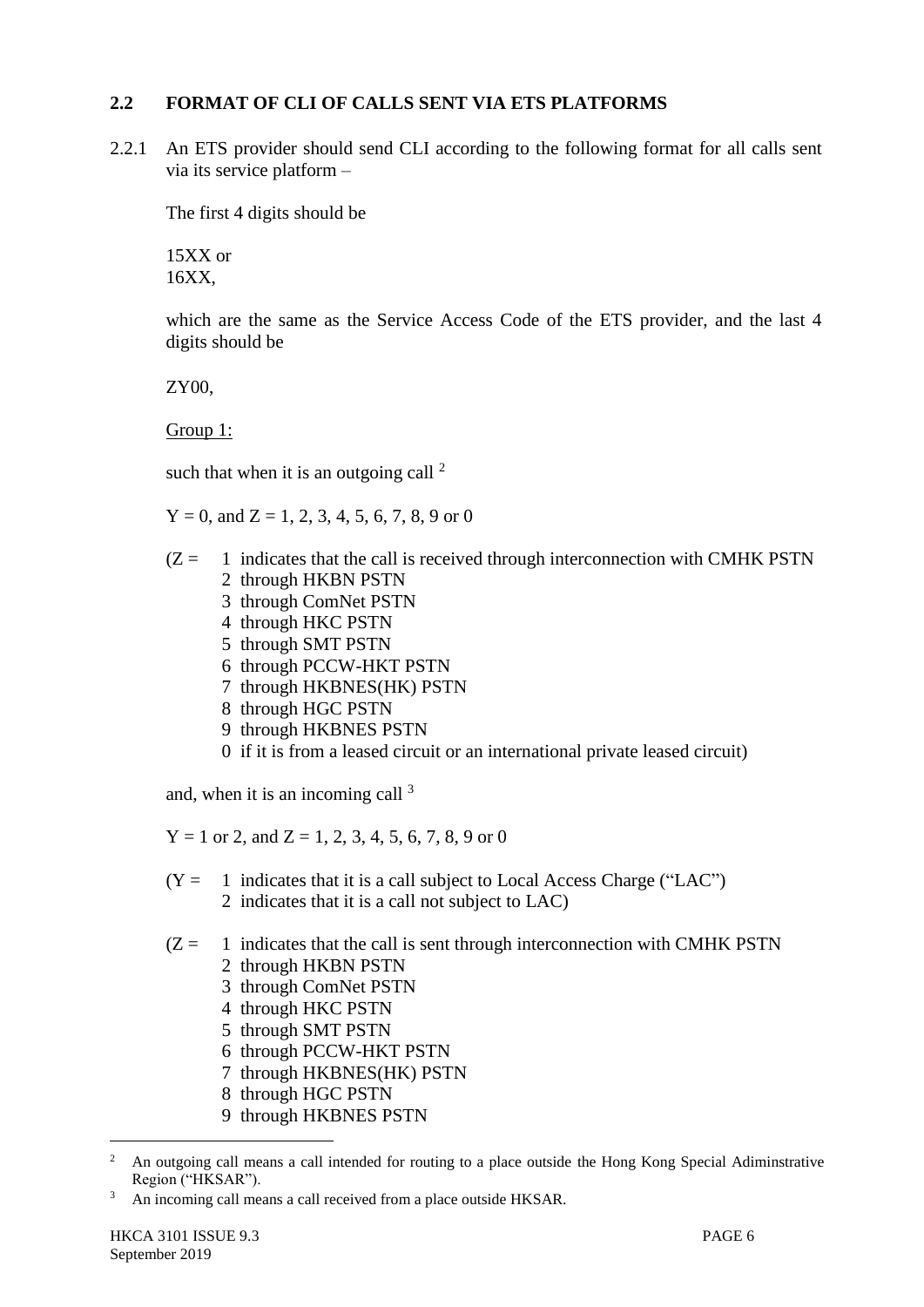#### 0 through a leased circuit)

and, for the avoidance of doubt, when it is an outgoing part in a refile call

 $Y = 0$  and  $Z = 0$ 

Group 2:

when it is an outgoing call

 $Y = 3$ , and  $Z = 1, 2, 3, 4, 5, 6, 7, 8, 9$  or 0

 $(Z = 0$  indicates that the call is received through interconnection with HKT PSTN 1-9 open for application)

and, when it is an incoming call

 $Y = 4$  or 5, and  $Z = 1, 2, 3, 4, 5, 6, 7, 8, 9$  or 0

 $(Y = 4$  indicates that it is a call subject to LAC 5 indicates that it is a call not subject to LAC)

 $(Z = 0$  indicates that the call is received through interconnection with HKT PSTN 1-9 open for application)

Group 3:

when it is an outgoing call

 $Y = 6$ , and  $Z = 1, 2, 3, 4, 5, 6, 7, 8, 9$  or 0

 $(Z = 0.9$  open for application)

and, when it is an incoming call

 $Y = 7$  or 8, and  $Z = 1, 2, 3, 4, 5, 6, 7, 8, 9$  or 0

- $(Y = 7$  indicates that it is a call subject to LAC 8 indicates that it is a call not subject to LAC)
- $(Z = 0.9$  open for application)

In the above,

| <b>CMHK</b> | $=$ China Mobile Hong Kong Company Limited   |
|-------------|----------------------------------------------|
| <b>HKBN</b> | $=$ Hong Kong Broadband Network Limited      |
| ComNet      | $=$ ComNet Telecom (HK) Limited              |
| <b>HKC</b>  | $=$ HKC Network Limited                      |
| <b>SMT</b>  | $=$ SmarTone Communications Limited          |
| PCCW-HKT    | $=$ PCCW-HKT Telephone Limited and Hong Kong |
|             | Telecommunications (HKT) Limited             |
| HKBNES(HK)  | $=$ HKBN Enterprise Solutions HK Limited     |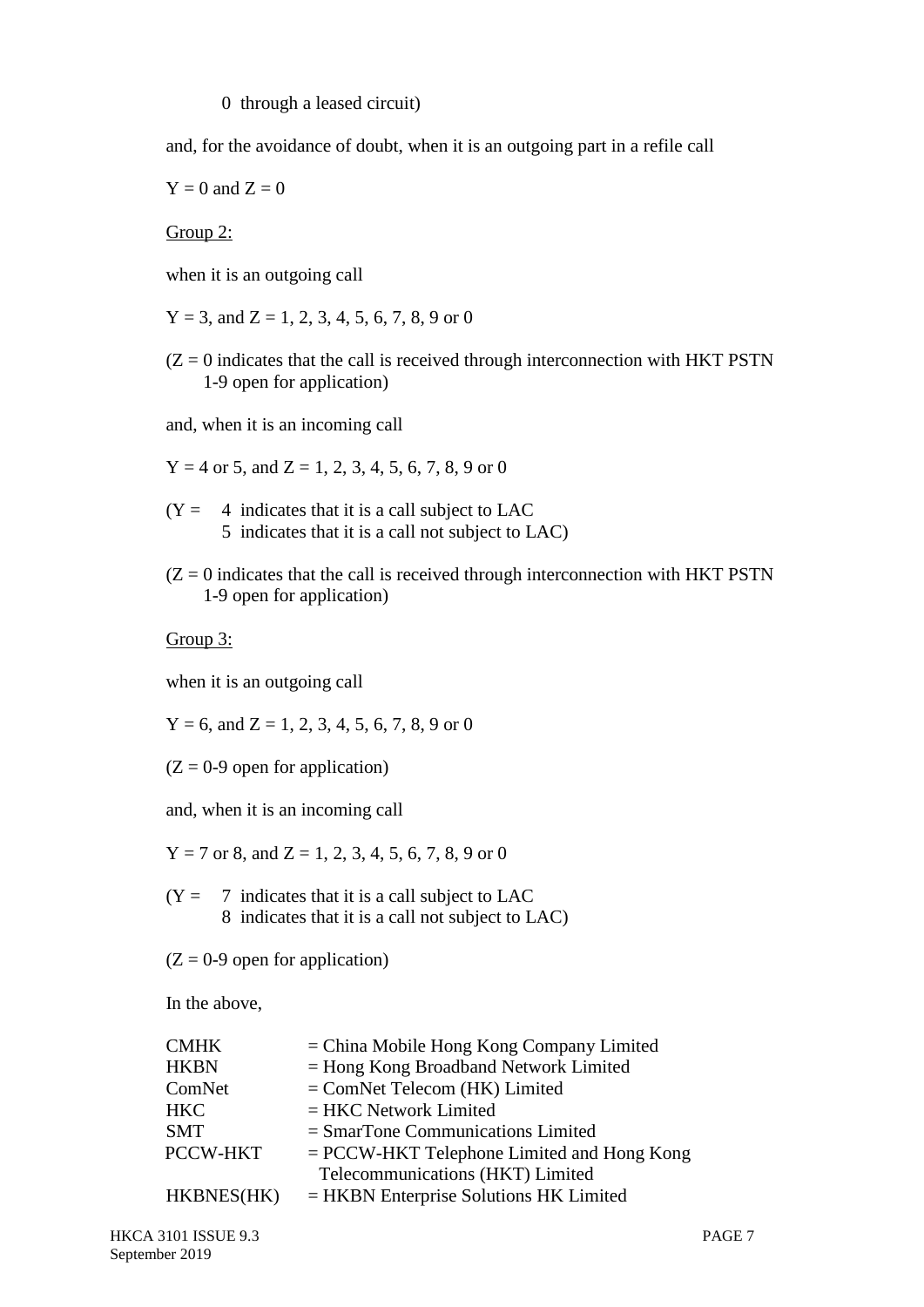|               | (former WTT HK Limited/Wharf T&T Limited)      |
|---------------|------------------------------------------------|
| HGC           | $=$ HGC Global Communications Limited          |
| <b>HKBNES</b> | $=$ HKBN Enterprise Solutions Limited          |
| <b>HKT</b>    | $=$ Hong Kong Telecommunications (HKT) Limited |
|               | (former CSL Limited)                           |

2.2.2 To provide some scope of flexibility in supporting innovative services, an ETS provider may mutually agree with one or more operators to send CLI with a format other than that given in Section 2.2.1. However the ETS provider and the operator(s) concerned should ensure that the principles and objectives of the general requirements stipulated in Section 2.1 will not be compromised as a result of such a change in the CLI format.

## **3. CLI FOR ETS PROVIDERS HAVING "305" to "309" LEVELS**

# **3.1 GENERAL REQUIREMENTS FOR THE HANDLING OF CLI BY ETS PLATFORMS**

- 3.1.1 These requirements should be observed by all ETS providers who have "305" to "309" levels for transmission of CLI information of calls sent via their platforms to the PTNs in Hong Kong.
- 3.1.2 In relation to the transfer and management of CLI information and provision of related customer services, ETS providers should refer to and comply with the CoP for CLI.
- 3.1.3 Regarding sending CLI information across networks using network-to-network signalling standard, ETS providers should comply with HKCA 2202. In particular, a provider should set the calling party number incomplete indicator to "1" (NI=1) in accordance with item 3.8 of Chapter III-3 of HKCA 2202. The normal setting of the national/international call indicator should be "1".

# **3.2 FORMAT OF CLI OF CALLS SENT VIA ETS PLATFORM**

3.2.1 ETS providers having "305" to "309" levels should send the CLI according to the following format for all calls sent via their service platforms. If an ETS provider has both "305" to "309" traffic and 15XX/16XX traffic in the same ETS platform, it shall label the outgoing ETS traffic in accordance with Section 2.2 –

30(5-9)xxx ZY where

30(5-9)xxx indicates the numbering block originally allocated to a particular FNO by OFCA for subsequent allocation to ETS providers;

# Group 1:

when it is an outgoing call, that is, a call intended for routing to a place outside HKSAR

 $Y = 0$ , and  $Z = 1, 2, 3, 4, 5, 6, 7, 8, 9$  or 0

 $(Z = 1)$  indicates that the call is received through interconnection with CMHK PSTN 2 through HKBN PSTN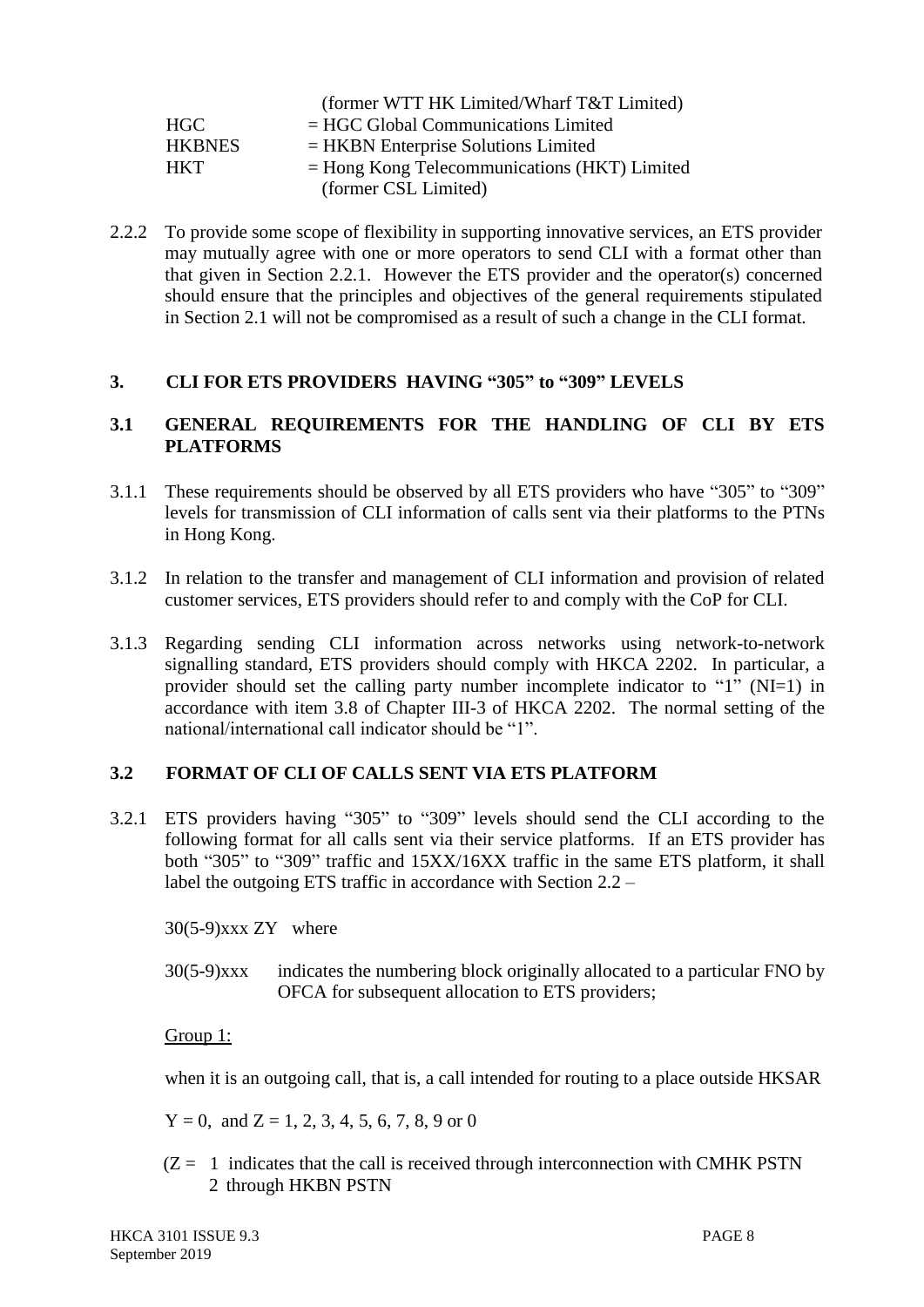- 3 through ComNet PSTN
- 4 through HKC PSTN
- 5 through SMT PSTN
- 6 through PCCW-HKT PSTN
- 7 through HKBNES(HK) PSTN
- 8 through HGC PSTN
- 9 through HKBNES PSTN
- 0 through a leased circuit or an international private leased circuit)

and, when it is an incoming call, that is, a call received from a place outside HKSAR

 $Y = 1$  or 2, and  $Z = 1, 2, 3, 4, 5, 6, 7, 8, 9$  or 0

- $(Y = 1)$  indicates that it is a call subject to LAC 2 indicates that it is a call not subject to LAC)
- $(Z = 1$  indicates that the call is sent through interconnection with CMHK PSTN
	- 2 through HKBN PSTN
	- 3 through ComNet PSTN
	- 4 through HKC PSTN
	- 5 through SMT PSTN
	- 6 through PCCW-HKT PSTN
	- 7 through HKBNES(HK) PSTN
	- 8 through HGC PSTN
	- 9 through HKBNES PSTN
	- 0 through a leased circuit)

and for the avoidance of doubt, when it is an outgoing part in a refile call

 $Y = 0$  and  $Z = 0$ 

Group 2:

when it is an outgoing call

 $Y = 3$ , and  $Z = 1, 2, 3, 4, 5, 6, 7, 8, 9$  or 0

 $(Z = 0$  indicates that the call is received through interconnection with HKT PSTN 1-9 open for application)

and, when it is an incoming call

 $Y = 4$  or 5, and  $Z = 1, 2, 3, 4, 5, 6, 7, 8, 9$  or 0

- $(Y = 4$  indicates that it is a call subject to LAC 5 indicates that it is a call not subject to LAC)
- $(Z = 0$  indicates that the call is received through interconnection with HKT PSTN 1-9 open for application)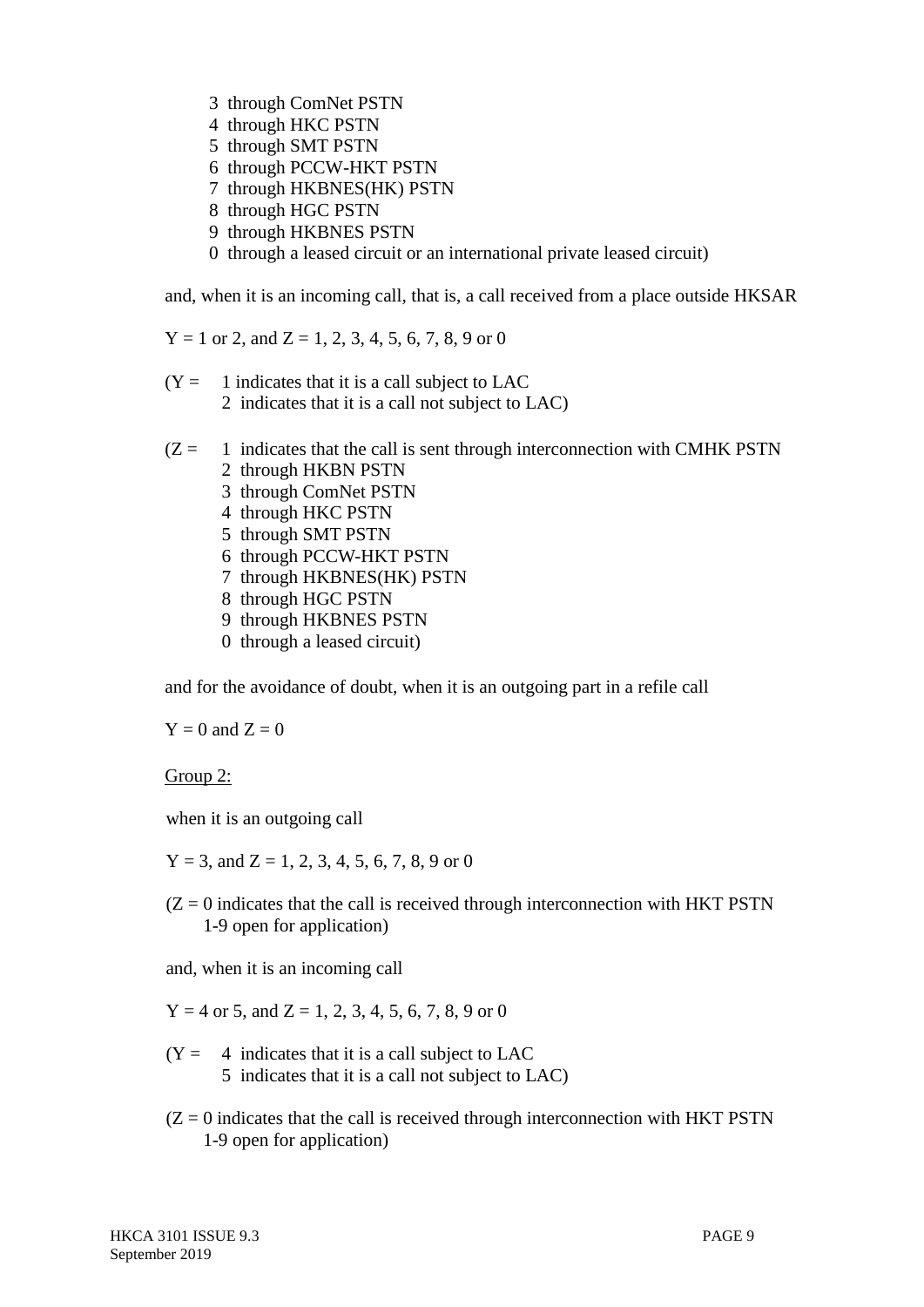Group 3:

when it is an outgoing call

 $Y = 6$ , and  $Z = 1, 2, 3, 4, 5, 6, 7, 8, 9$  or 0

 $(Z = 0.9$  open for application)

and, when it is an incoming call

 $Y = 7$  or 8, and  $Z = 1, 2, 3, 4, 5, 6, 7, 8, 9$  or 0

 $(Y = 7$  indicates that it is a call subject to LAC 8 indicates that it is a call not subject to LAC)

 $(Z = 0.9$  open for application)

3.2.2 To provide some scope of flexibility in supporting innovative services, an ETS provider may mutually agree with one or more operators to send CLI with a format other than that given in Section 3.2.1. However the ETS provider and the operator(s) concerned should ensure that the principles and objectives of the general requirements stipulated in Section 3.1 will not be compromised as a result of such a change in the CLI format.

# **4. CLI FOR THE FIRST LANDING IN-BOUND EXTERNAL CALLS SENT VIA MNOS/FNOS**

# **4.1 GENERAL REQUIREMENTS FOR THE HANDLING OF CLI BY MNOS/FNOS**

- 4.1.1 These requirements should be observed by all MNOs/FNOs including external fixed network operators, for transmission of CLI information of calls sent via their networks to the PTNs in Hong Kong.
- 4.1.2 In relation to the transfer and management of CLI information and provision of related customer services, operators should refer to and comply with the CoP of CLI .
- 4.1.3 Regarding sending CLI information across networks using network-to-network signalling standard, MNOs/FNOs should comply with HKCA 2202. In particular, a provider should set the calling party number incomplete indicator to "1" (NI=1) in accordance with item 3.8 of Chapter III-3 of HKCA 2202. The normal setting of the national/international call indicator should be "1".

# **4.2 FORMAT OF CLI OF IN-BOUND EXTERNAL CALLS SENT VIA MNOS/FNOS**

4.2.1 An MNO/FNO should set the CLI according to the format given in *Schedule B* for inbound external calls sent via its network if its network is the first landing network for the calls under concern.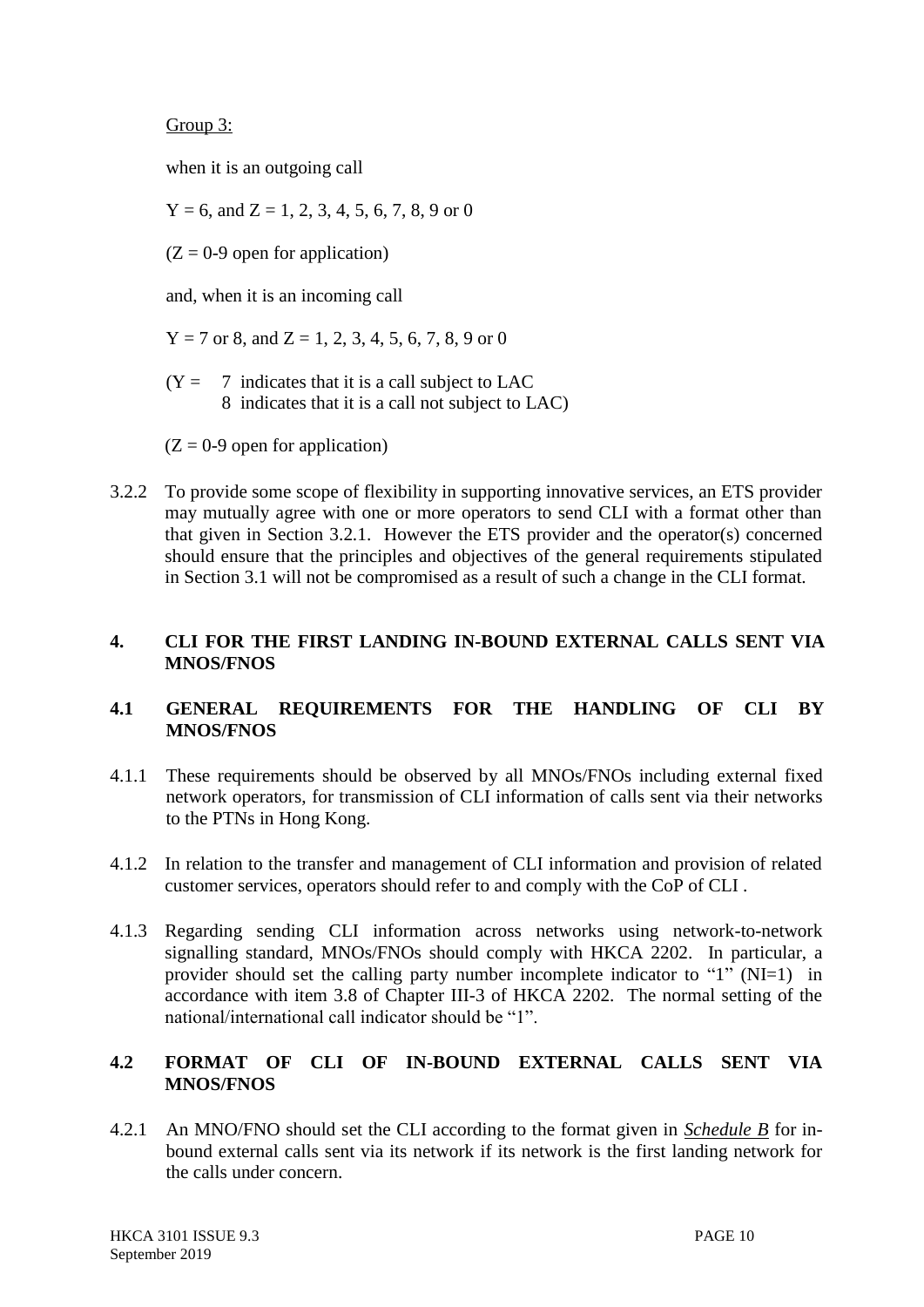4.2.2 To provide some scope of flexibility in supporting innovative services, the MNO/FNO may mutually agree with one or more operators/carriers to send CLI with a format other than that given in *Schedule B*. However the MNO/FNO and the operator(s)/carrier(s) concerned should ensure that the principles and objectives of the general requirements stipulated in Section 4.1 will not be compromised as a result of such a change in the CLI format.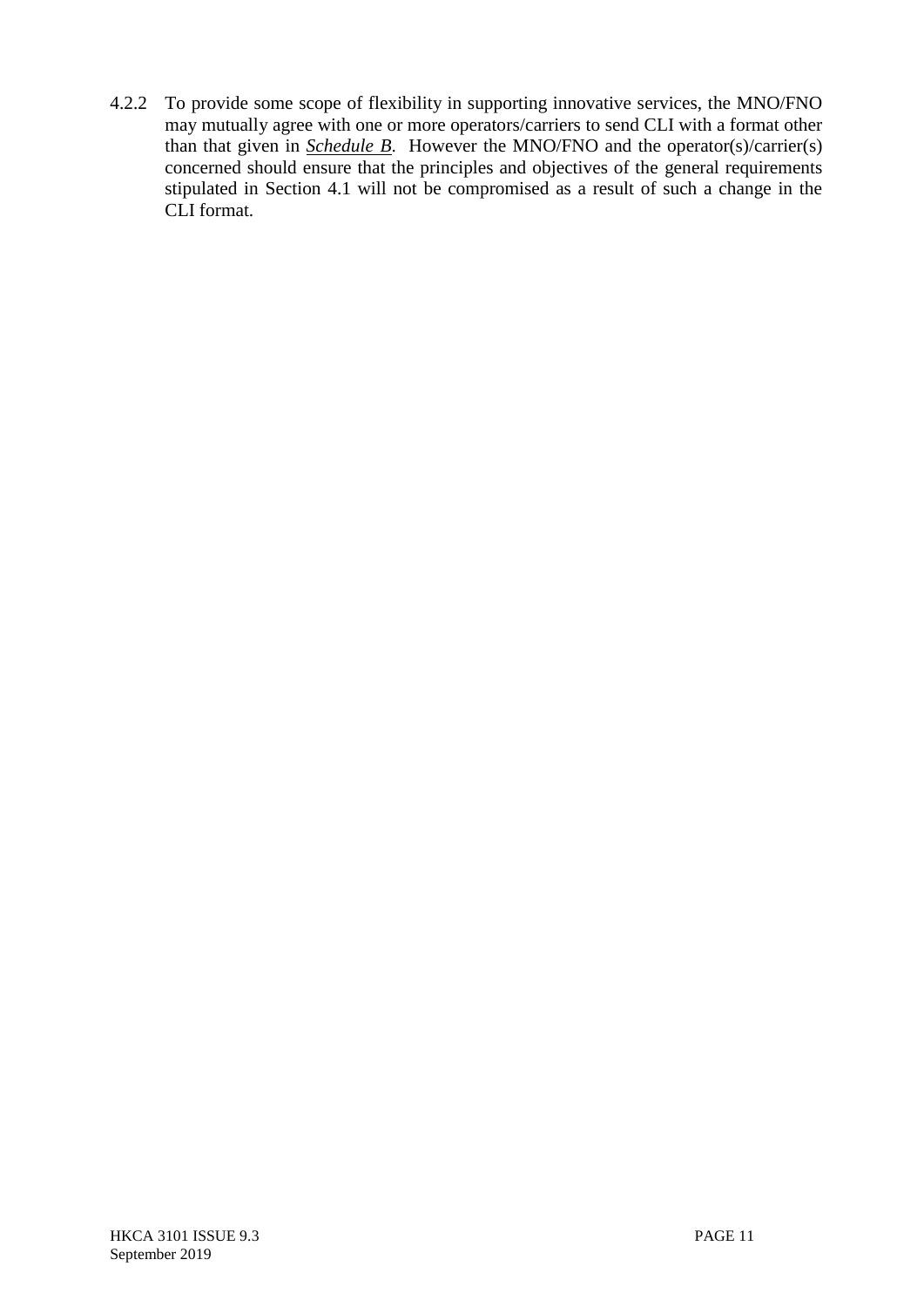# **SCHEDULE A**

## **LIST OF CLI VALUES FOR IN-BOUND ROAMERS USED BY MNOS IN HONG KONG AND 112 CALLS WITHOUT SIM**

| <b>Mobile Network</b>                                              | <b>CLI</b> values for In-bound<br><b>Roamers</b> (Note 1) | <b>CLI</b> values for 112 Calls<br>without SIM (Note 1) |
|--------------------------------------------------------------------|-----------------------------------------------------------|---------------------------------------------------------|
| China Mobile Hong Kong<br>Company Limited                          | 4850 0999                                                 | 4850 0999                                               |
| Hong Kong Telecommunications<br>(HKT) Limited - CDMA2000           | 4820 0999                                                 | 4820 0999                                               |
| Hong Kong Telecommunications<br>(HKT) Limited (former CSL Limited) | 4880 0999                                                 | 4880 0999                                               |
| Hutchison Telephone Company Limited<br>$-2G$                       | 4800 0999                                                 | 4800 0999                                               |
| Hutchison Telephone Company Limited<br>$-3G, 4G$                   | 4930 0999                                                 | 4930 0999                                               |
| <b>SmarTone Mobile</b><br><b>Communications Limited</b>            | 4830 0999                                                 | 4830 0999                                               |

Note 1 : Not applicable for Mobile Virtual Network Operator (MVNO) Services Licensees, a list of which can be found at http://app1.coms-auth.hk/apps/telecom\_lic/content/sbo\_lic\_list.asp.